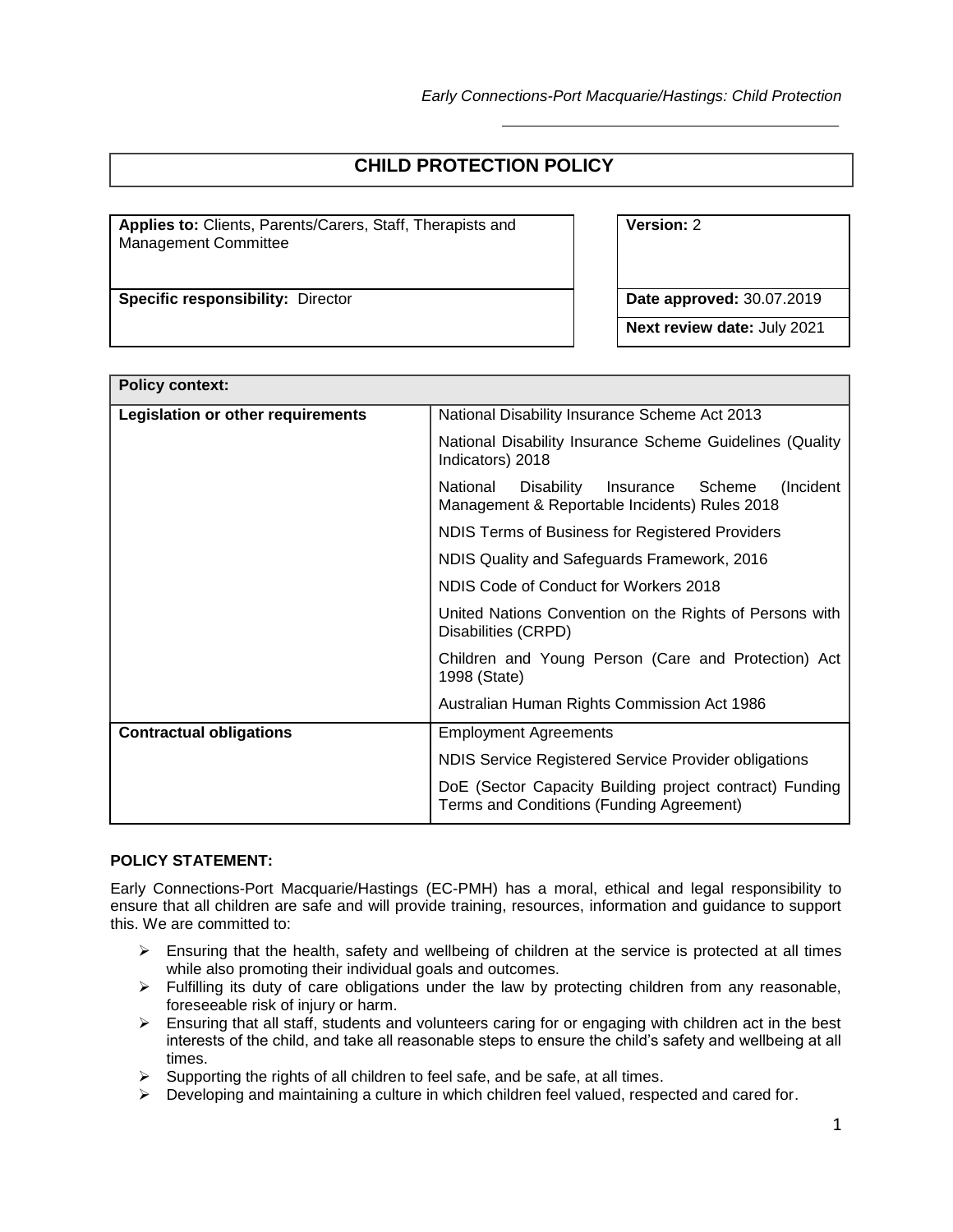$\triangleright$  Encouraging active participation from parents/carers and families and ensuring that best practice is based on a partnership approach with shared responsibility for children's health, safety, wellbeing and development.

All staff complete the Department of Education's online Child Protection training at commencement of employment and update it every year.

All staff will be vigilant in monitoring each child and family with whom they are working to identify signs or situations when a child appears to be at risk of harm arising from neglect or abuse.

### **PROCEDURES:**

Whenever a staff member becomes aware of the possibility that a child is at "risk of significant harm" they must:

- $\triangleright$  Discuss their concern with the Supervisor or Manager.
- $\triangleright$  Refer to the definitions information below relating to abuse and harm as well as associated documents/guides referred to in this policy (eg. FACS Practice guidelines found on their website <https://reporter.childstory.nsw.gov.au/s/topic/0TO280000000emyGAA/how-to-guides> and factsheets found on <http://www.keepthemsafe.nsw.gov.au/resources/factsheets>
- Complete the Mandatory Reporter Guide (MRG) at:<https://reporter.childstory.nsw.gov.au/s/>

### Steps to Completing the MRG

Step 1 – Choose a Decision Tree (Physical, Neglect, Sexual, Psychological Harm, Danger to Self or Others, Relinquishing Care, Carer Concern, Unborn Child), through NSW Mandatory Reporter at <https://reporter.childstory.nsw.gov.au/s>

Step 2 – Answer the questions using the definitions carefully. Remember the tips to using the definitions.

Step 3 – Continue to answer YES or NO to questions based on your reading of the definitions until you reach the MRG Final Decision Point.

Step 4 – Depending on the Final Decision recommended by the MRG, notify the manager of outcome and either make a report to Community Services via the Helpline (1800772479) or seek additional assistance and support from the manager.

Step 5 – If no notification has been recommended by the MRG, continue to monitor the child's wellbeing, seek further information as permitted under Section 16A of the Act (see section ""SHARING OF INFORMATION" in this policy), make referrals to other support services as appropriate and redo the MRG if needed as further information is gathered. The helpline can be called at any time for further guidance if necessary.

Step 6 – Document observations/information and print result of MRG and ensure it is dated and signed by staff member. All documentation is to be filed in the locked drawer in the Manager's office to ensure confidentiality. Each child's documentation should be in a separate yellow envelope.

### **DEFINITIONS:**

### **What is abuse:**

Abuse, neglect and maltreatment describe situations where a child may need protection. Child abuse can be defined as something done or not done by an adult that endangers or impairs the child's emotional or physical health or development.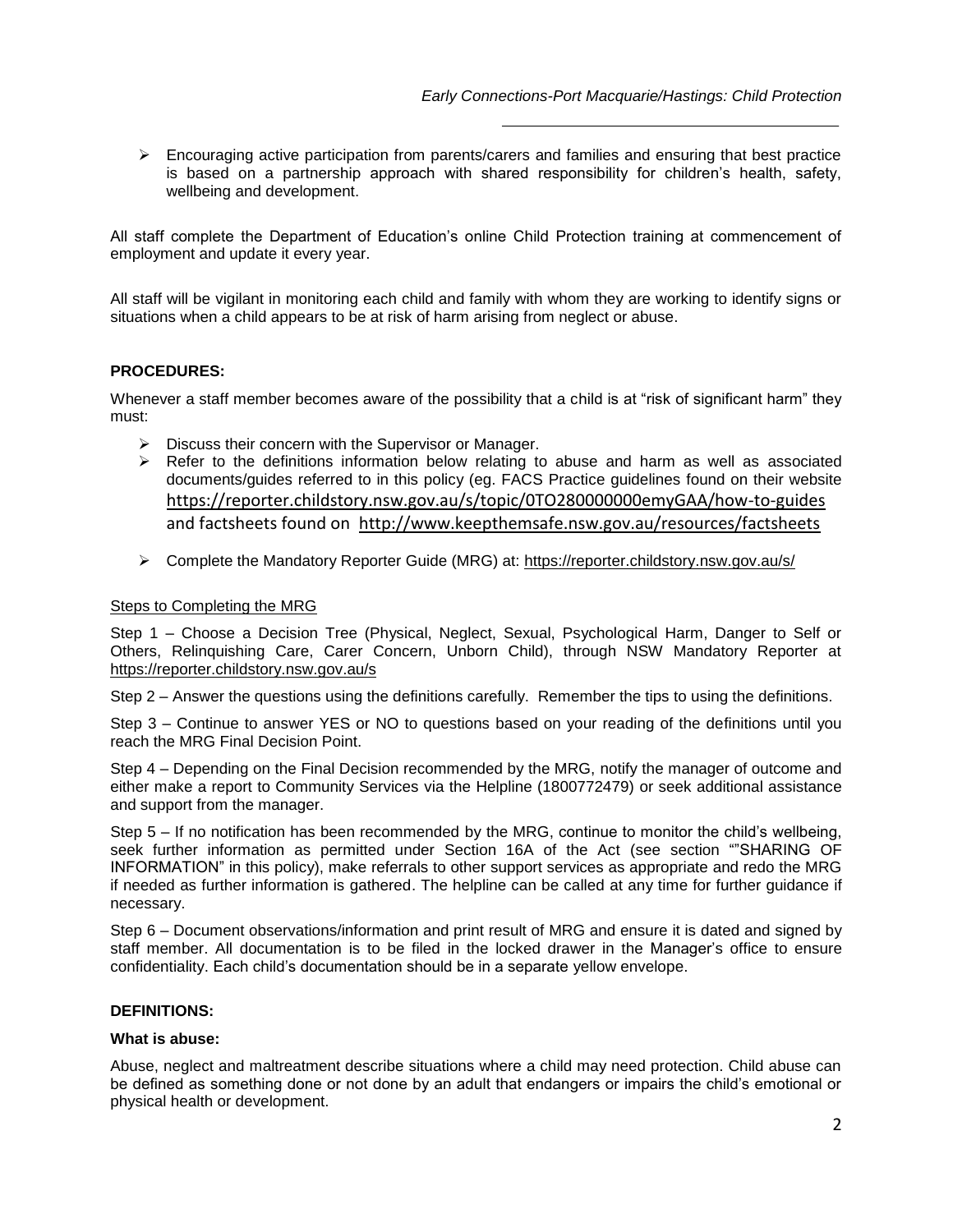### **Risk of harm includes:**

- A child appearing frightened of their parent or carers
- A child acting in a way that is inappropriate for their age and development
- A parent persistently avoiding child health services or treatment of their child's illness or injury
- A parent having unrealistic expectations of their child
- Complaints by a child or someone else that the child is being criticised often or is not provided with emotional warmth
- Parents who are missing or appear drugged or drunk.

### **Types of harm:**

- **1. Physical harm forceful behaviour that results in injury and may include being:** 
	- Pushed or thrown
	- slapped, hit or punched
	- burned (for example with a cigarette)
	- kicked
	- bitten
	- choked
	- tied down
	- assaulted with a weapon
	- shaken violently.

Physical injury may be the consequence of a physical punishment or aggressive treatment of a child or as a result of neglect. You should consider that physical harm may have occurred if sa child:

- has injuries that don't match the story of how they occurred
- has unexplained bruises, welts, bites, broken burns or burns
- has injuries in the shape of an object (for example a belt buckle or cord)
- has faded bruises or other noticeable marks after they have not attended for some time
- shrinks at the approach of adults
- reports an incident
- has not received medical help for an injury needing care
- demonstrates extremes in behaviour (for example is highly aggressive or completely withdrawn)
- is afraid or overly upset about going home
- is fearful of a particular person
- demonstrates unusual or extreme dramatic play
- is described in a negative way by their parent or carer
- seems to be subjected to harsh discipline at home.

### **2. Neglect- a situation where the carer of a child fails to provide the basic necessities to ensure a child is not harmed, things such as food, clothing, shelter, medical attention or supervision.**

You should consider that neglect may have occurred if a child:

- Is frequently absent
- does not receive adequate medical or dental care
- is consistently dirty or has severe body odour
- lacks appropriate clothing
- discussed use of drugs or alcohol
- is left at home alone for long periods (relevant to age and maturity)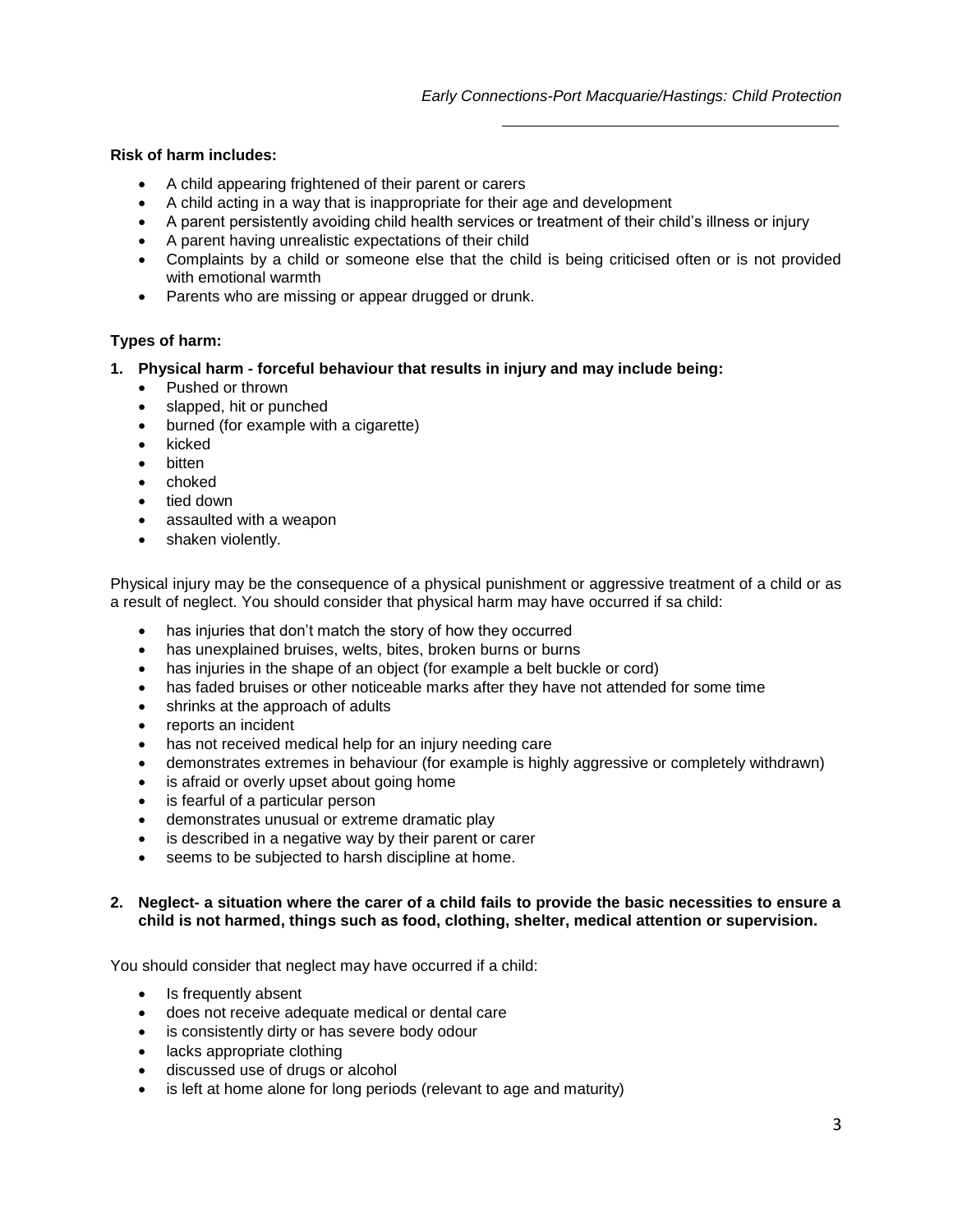- shows a failure to thrive or malnutrition
- exhibits constant hunger or begs for, steals or hides food
- is extremely willing to please
- is treated indifferently by their parent or carer
- is cared for by a parent or carer who is apathetic or appears depressed
- has a parent or carer who is irrational or demonstrates strange behaviour
- has a parent or carer who appears to abuse alcohol or drugs

### **3. Sexual harm – a situation in which a person involves a child in sexual activity. Physical force is sometimes also used.**

Child sexual abuse involves a wide range of sexual activity including:

- fondling the child's genitals
- masturbation
- oral sex
- vaginal or anal penetration
- exposing the child to pornography.

You should consider that sexual harm may have occurred if a child:

- has difficulty walking or sitting
- urinates frequently
- suddenly refuses to change in front of others
- refuses to participate in normal physical activities
- demonstrates bizarre, sophisticated or unusual sexual knowledge or behaviour for their age
- becomes pregnant
- contracts a sexually transmitted disease
- reports sexual abuse
- has pain, swelling or itching in the genital area
- has stained or bloody underwear
- demonstrates a sudden change in achievement
- reports being shown pornography
- demonstrates that they don't like being hugged, kissed or touched by an adult
- receives sexual attention or is approached using sexual mannerisms by their parent or carer
- is called sexual names (such as stud, whore, slut) by their parent or carer.
- **4. Emotional harm- a situation where the child is repeatedly rejected or threatened in a way that is frightening.** This may include:
	- name calling
	- put downs
	- continual coldness

These actions would be to the extent that it significantly affects a child's development. You will notice there are similarities between emotional harm and neglect. You should consider that emotional harm may have occurred if a child:

- shows extremes in behaviour (for example is overly compliant or demanding or extremely passive or aggressive)
- acts inappropriately like an adult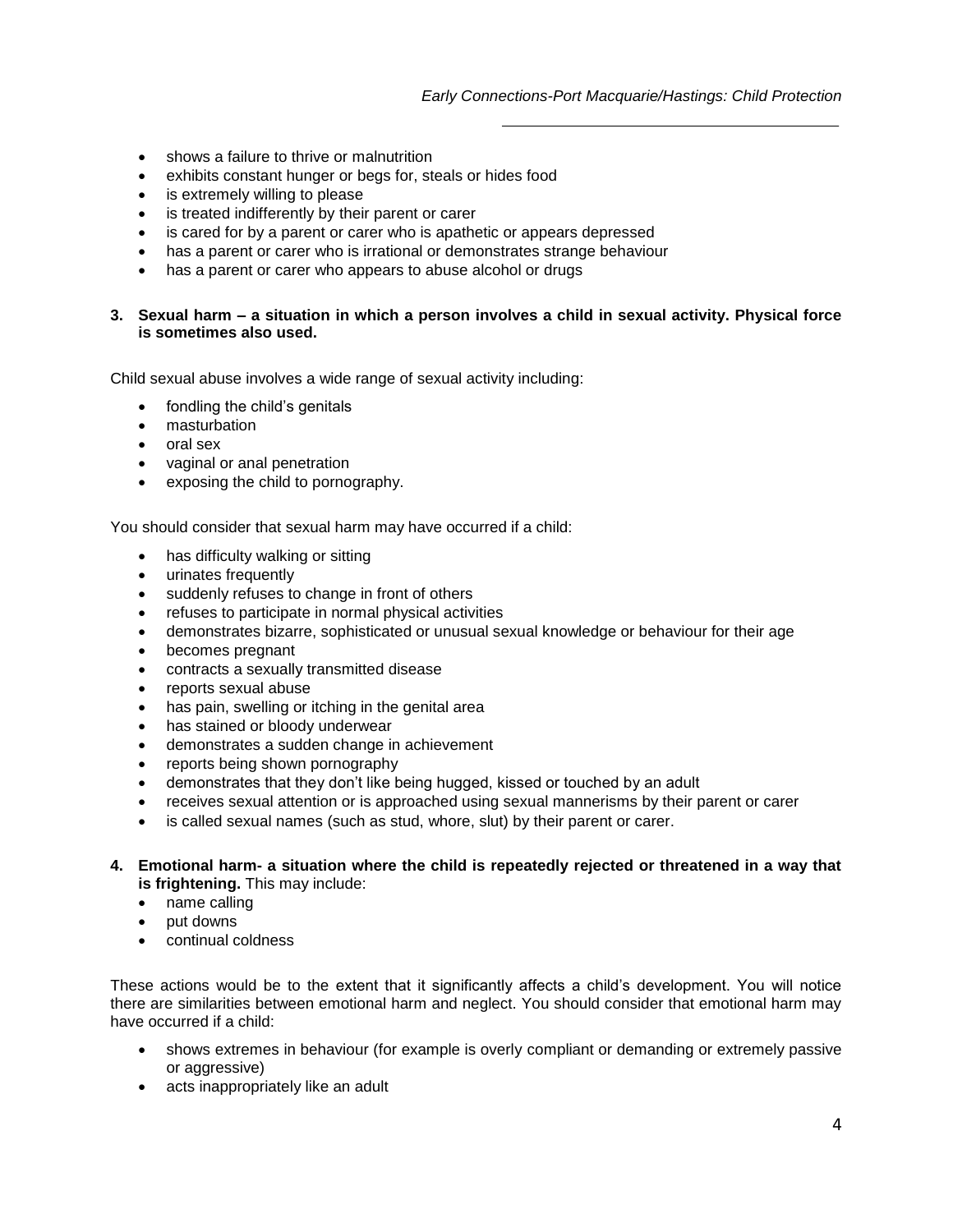- acts inappropriately like a younger child
- is delayed in physical or emotional development
- exhibits signs of depression or attempts suicide
- displays severe anxiety
- shows signs of low self-esteem
- finds it very difficult to learn
- is constantly blamed, belittled or berated by their parent or carer
- has a parent or carer who is unconcerned about the child and refuses to consider offers of help for any problem
- is rejected by a parent or carer.
- **5. Trauma – a distressing or disturbing experience, or the emotional shock and ongoing psychological effects following such an experience.**

Trauma can be caused by an event or experience in a child's life such as:

- war
- kidnapping
- natural disasters (earthquake, cyclone, bushfire etc)
- accidents- car accidents, falls
- abuse
- witnessing a death or severe injury

Australia is a multicultural country – people from many other countries have come here to make a new home. Some have fled war, religious persecution or poverty. You may be in contact with a child/family who have experienced death of loved ones in terrible circumstances. Children may have been homeless, without food, separated from parents with no other guardian or held in prison-like conditions.

Common characteristics that indicate trauma include:

- general irritability and crying
- demand for constant physical comfort
- difficulty sleeping or disrupted sleep patterns
- loss of appetite or refusal to eat
- regression in development
- failure to reach developmental milestones
- exaggerated startle responses
- anxious responses to separations or unfamiliar events, situations or people
- social withdrawal or restricted play
- re-enacting an event in play, sometimes repetitively
- bed-wetting
- thumb sucking
- night terrors and nightmares
- aggressive behaviour with others
- fantasising about an event
- expressing intense emotions inappropriately.

(From "Aspire Learning Resources" CHCPRT001 – Identify and respond to children and young people at risk, Learner Guide, Version 1.3)

### **SHARING OF INFORMATION**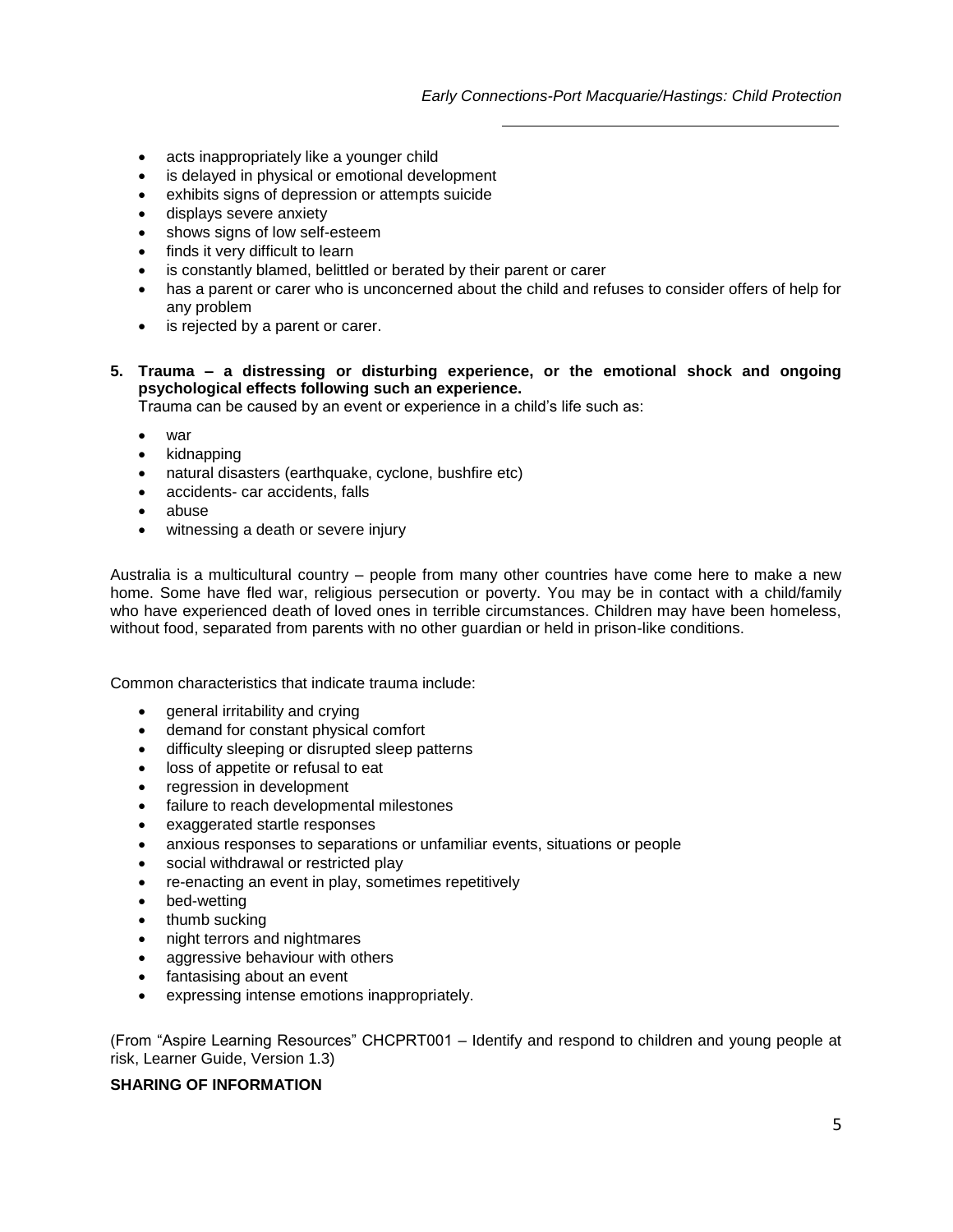**Chapter 16A** of the *[Children and Young Persons \(Care and Protection\) Act 1998](http://www.legislation.nsw.gov.au/viewtop/inforce/act+13+2009+cd+0+N/?autoquery=%28Content%3D%28%28%22the%20Children%20Legislation%20Amendment%20%28Wood%20Inquiry%20Recommendations%29%20Act%202009%22%29%29%29%20AND%20%28%28Type%3D%22act%22%20AND%20Repealed%3D%22N%22%29%20OR%20%28Type%3D%22subordleg%22%20AND%20Repealed%3D%22N%22%29%29&dq=Document%20Types%3D%22Acts,%20Regs%22,%20Exact%20Phrase%3D%22the%20Children%20Legislation%20Amendment%20%28Wood%20Inquiry%20Recommendations%29%20Act%202009%22,%20Search%20In%3D%22Text%22&fullquery=%28%28%28%22the%20Children%20Legislation%20Amendment%20%28Wood%20Inquiry%20Recommendations%29%20Act%202009%22%29%29%29)* clearly prioritises the safety, welfare and wellbeing of a child or young person over an individual's right to privacy.

Chapter 16A allows government agencies and non-government organisations (NGOs) and other prescribed bodies to exchange information that relates to a child's or young person's safety, welfare or wellbeing, whether or not the child or young person is known to Community Services, and whether or not the child or young person consents to the information exchange. EC-PMH is classified as one of these "Prescribed Bodies" and is therefore required to participate in this exchange of information in regards to children/families who are clients of our program. We recognise that this is essential to ensure interagency cooperation and the provision of services to best help a child or family and to build a cumulative picture of the child's risk of significant harm.

- All requests for information under Chapter 16A received from and made to other prescribed bodies will be dealt with by the **Manager** of EC-PMH in consultation with the relevant staff member/s. Contact with other prescribed bodies, relating to Sharing of Information, will be through their **Manager or persons in a management position.**
- Information will be requested and provided in writing, in the form of letter, email or on standardized forms used for this purpose. Any verbal information that is offered will be requested in writing.
- Any documentation collected will be stored securely in the locked section of the filing cabinet in the Manager's office to maintain confidentiality and preserve evidence.
- All information gathered via this procedure will be classified as confidential and will not be shared with other prescribed bodies unless requested in the correct manner under Chapter 16A.
- The "Keeping Them Safe Factsheet 7 Information Exchange" will be used as a guide for this procedure.

### **DOCUMENTATION**

| Documents related to this policy |                                                               |
|----------------------------------|---------------------------------------------------------------|
| <b>Related policies</b>          | Case Management Policy<br>$\overline{\phantom{a}}$            |
|                                  | Dealing with a Death of a child whilst in care<br>policy      |
|                                  | Restrictive Practice, Positive guidance and<br>$\blacksquare$ |
|                                  | behaviour management policy.                                  |
| Forms, record keeping or other   | FACS Practice guidelines as outlined on website               |
| organisational documents         | Keeping Them Safe Fact Sheet 7 Information                    |
|                                  | Exchange                                                      |
|                                  | Keeping them Safe Factsheet 4b                                |
|                                  | Keeping them Safe Factsheet 3a                                |

| Reviewing and approving this policy |                                  |                             |  |  |
|-------------------------------------|----------------------------------|-----------------------------|--|--|
| Frequency                           | <b>Person responsible</b>        | Approval                    |  |  |
| Every 2 Years                       | Manager and Management Committee | <b>Management Committee</b> |  |  |

| Policy review and version tracking |  |
|------------------------------------|--|
|                                    |  |